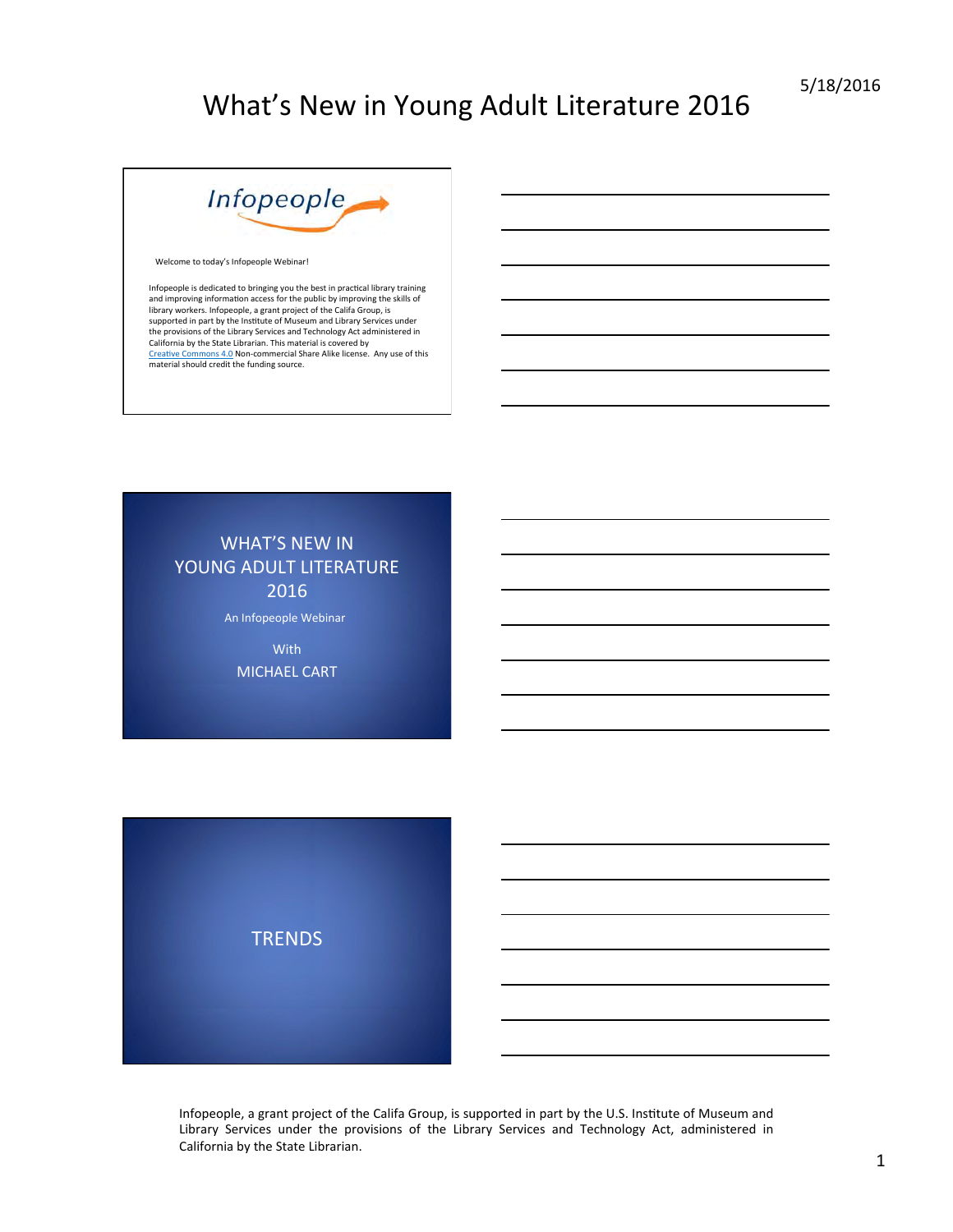■ Unprecedented Volume

■ Unprecedented Volume ■ Longer Books

- Unprecedented Volume
- **Longer Books**
- Escalating Sales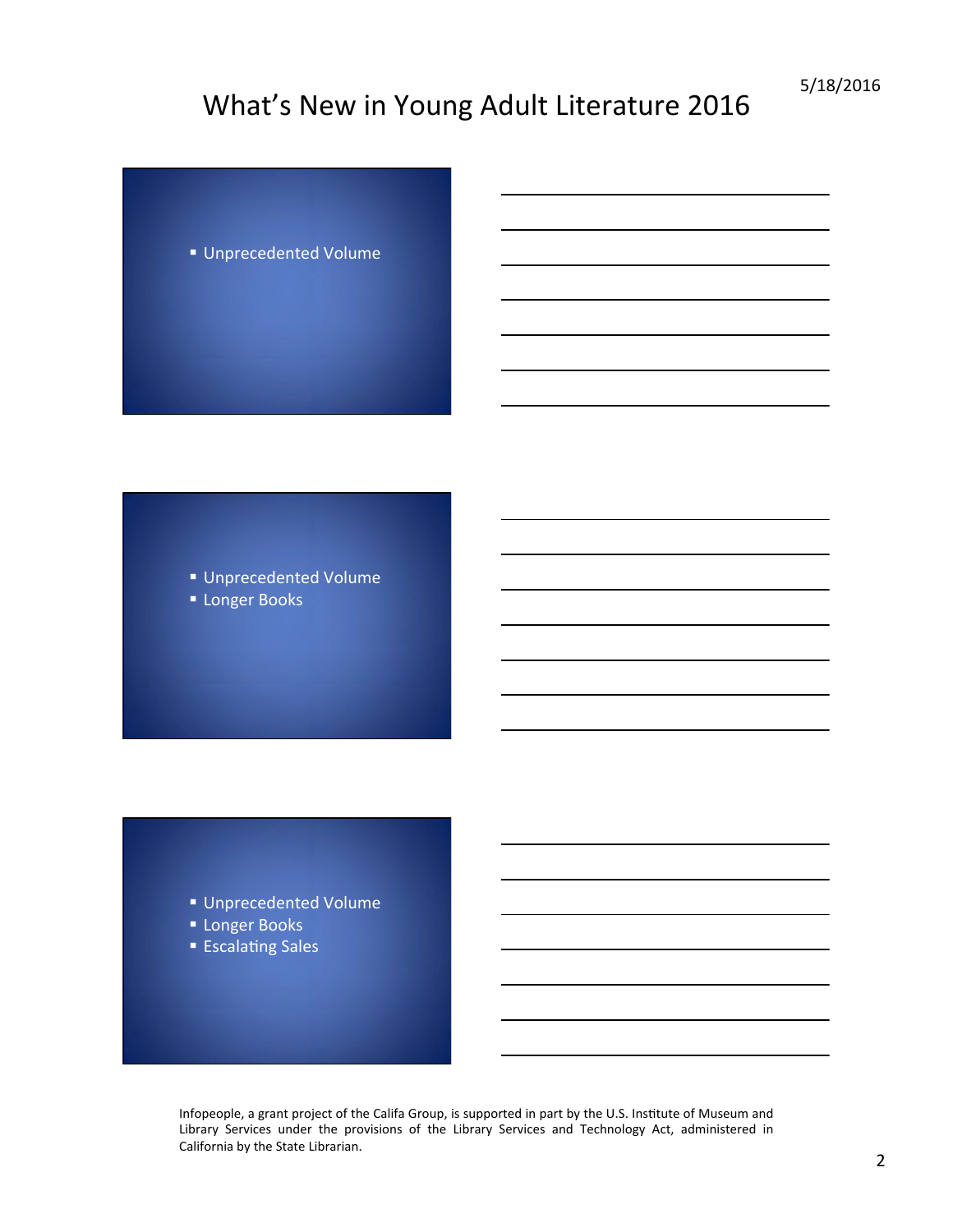- § Unprecedented Volume
- Longer Books
- Escalating Sales
- Changing Audience

- Unprecedented Volume
- Longer Books
- Escalating Sales
- Changing Audience
- New Adult

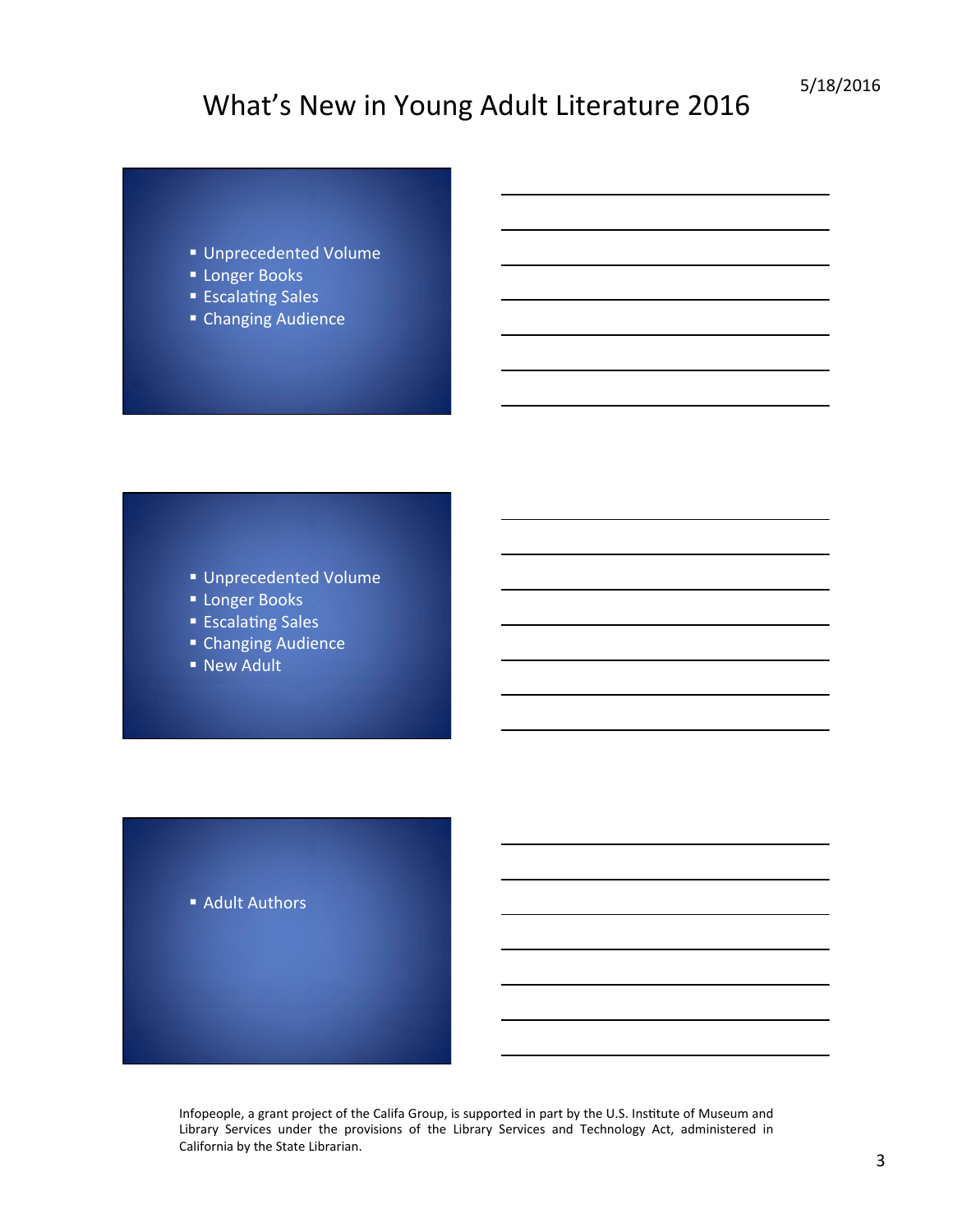- Adult Authors
- Multicultural Literature

- Adult Authors
- Multicultural Literature
- LGBTQI Literature

- Adult Authors
- Multicultural Literature
- **E** LGBTQI Literature
- Return of Realism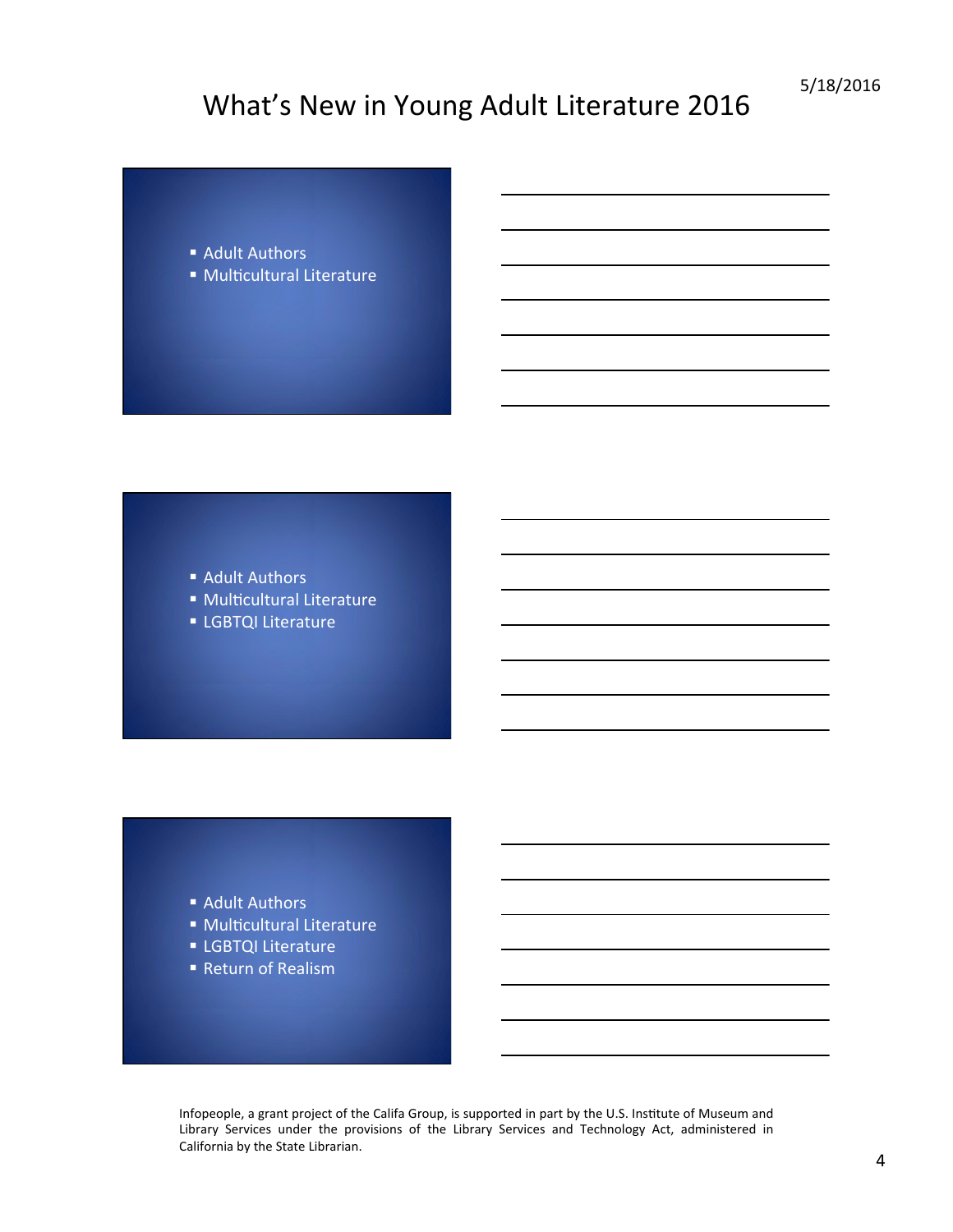



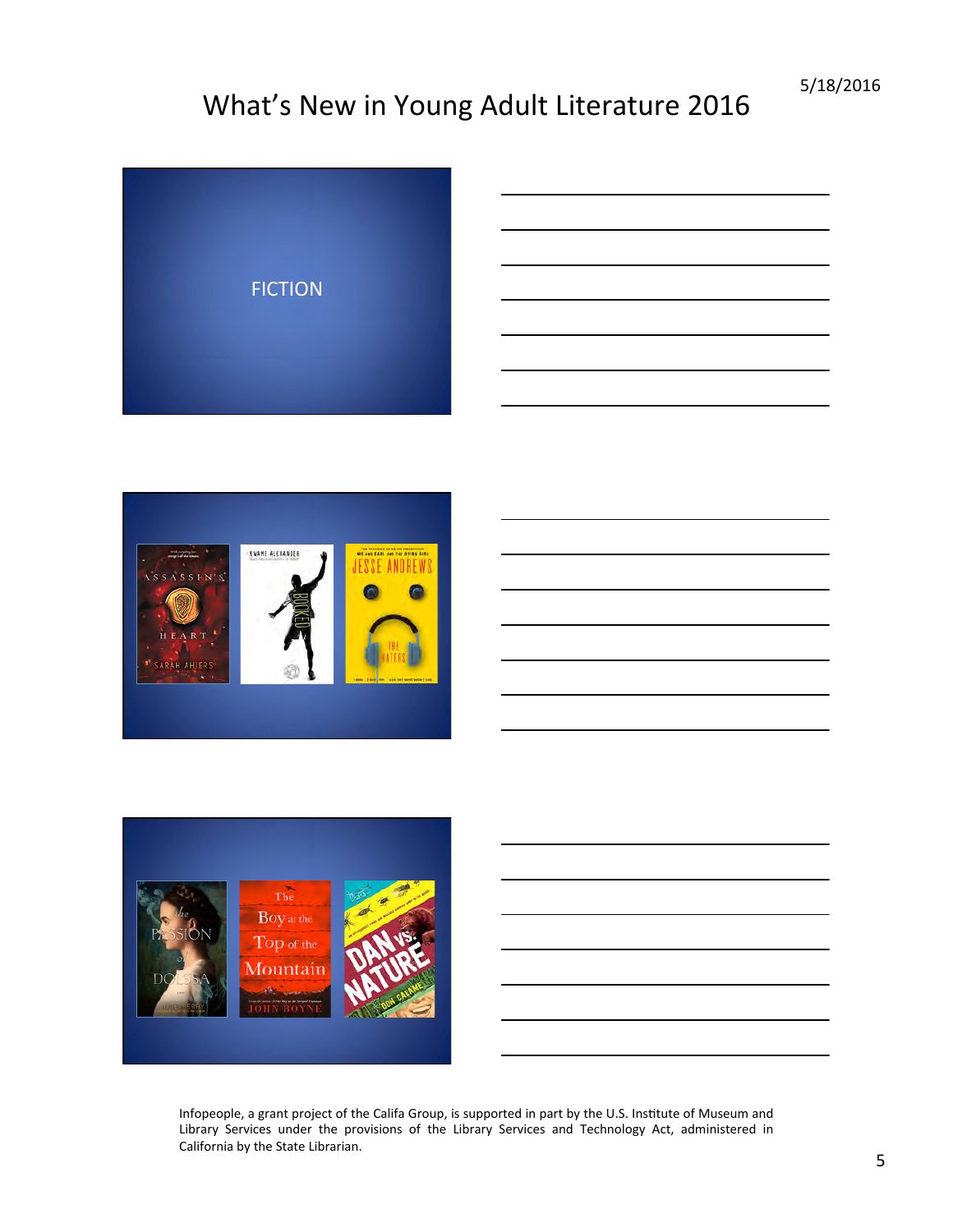

|                                                                                 | ___ |
|---------------------------------------------------------------------------------|-----|
|                                                                                 |     |
|                                                                                 | ___ |
|                                                                                 |     |
|                                                                                 |     |
|                                                                                 |     |
|                                                                                 |     |
| the contract of the contract of the contract of the contract of the contract of |     |



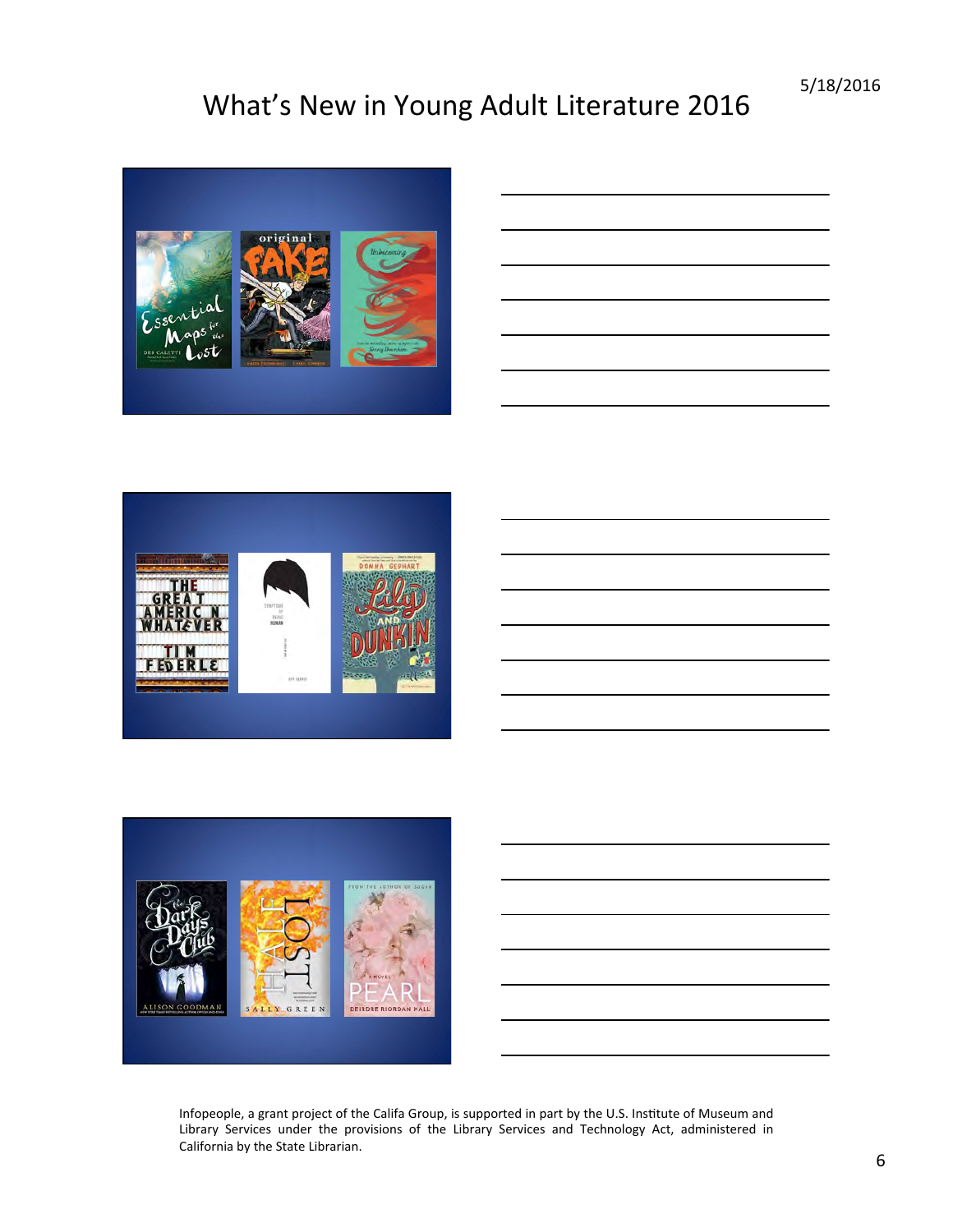





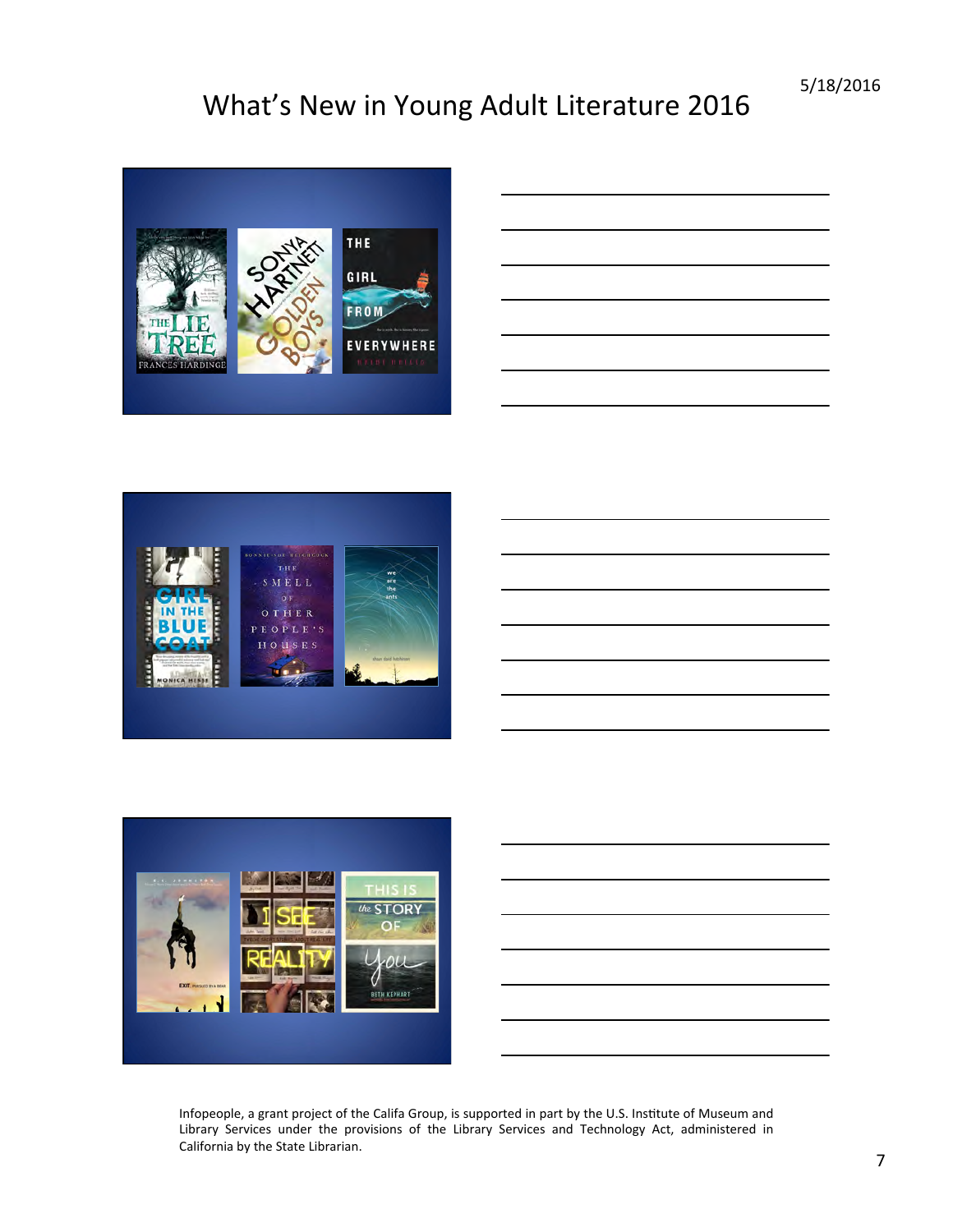

| - |    |
|---|----|
|   |    |
|   |    |
|   |    |
|   | __ |
|   |    |
|   |    |
|   |    |
|   |    |
|   |    |
|   |    |



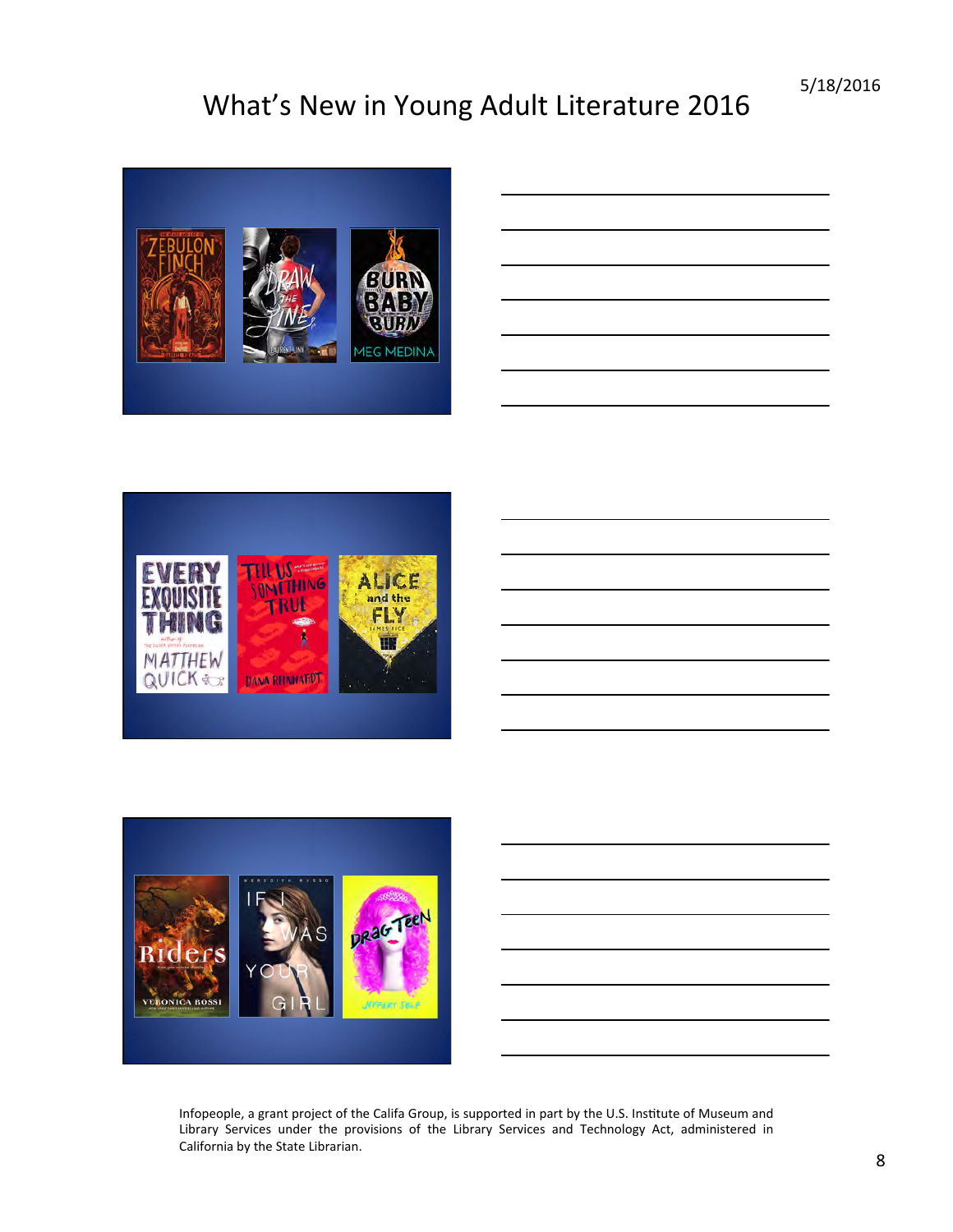





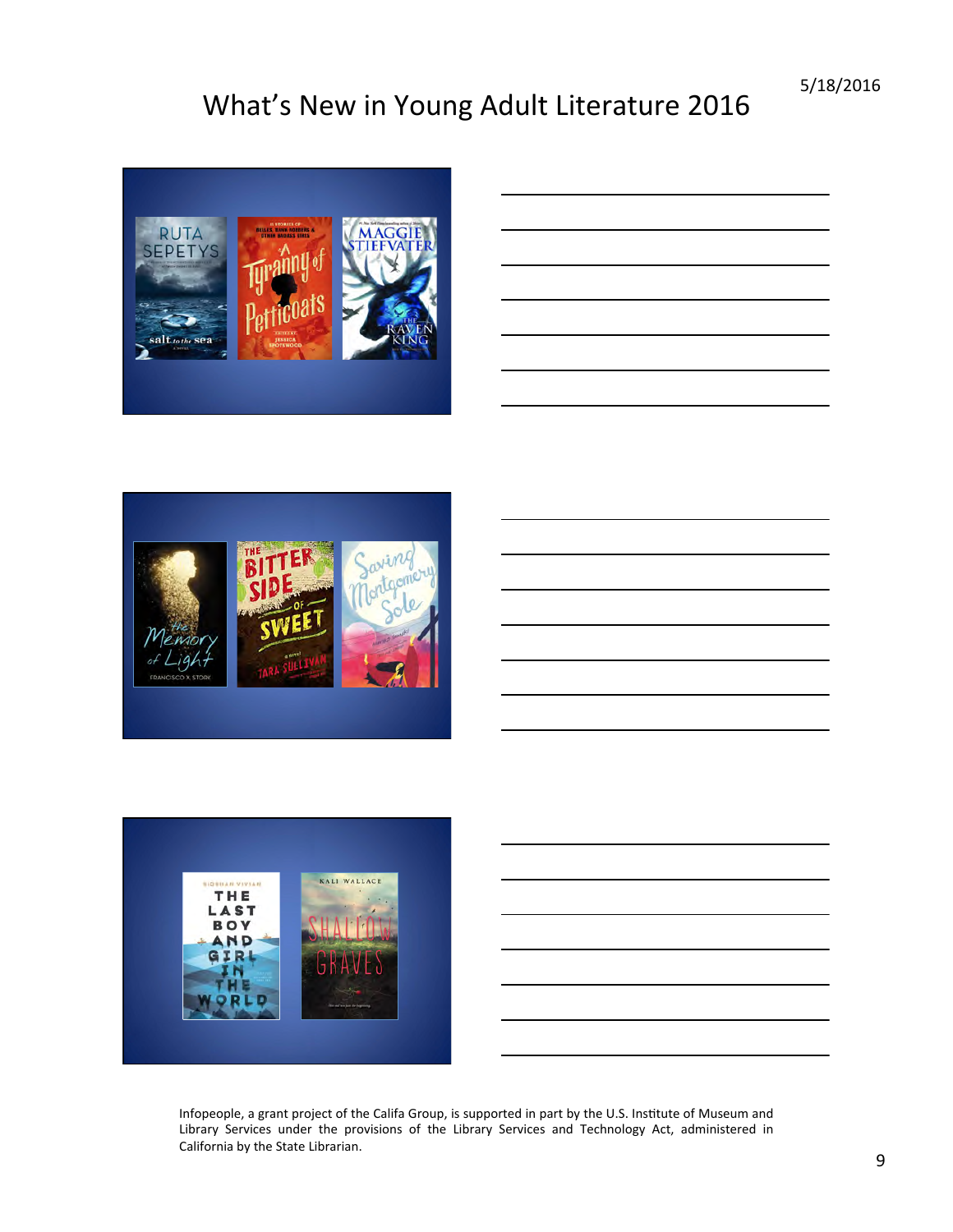



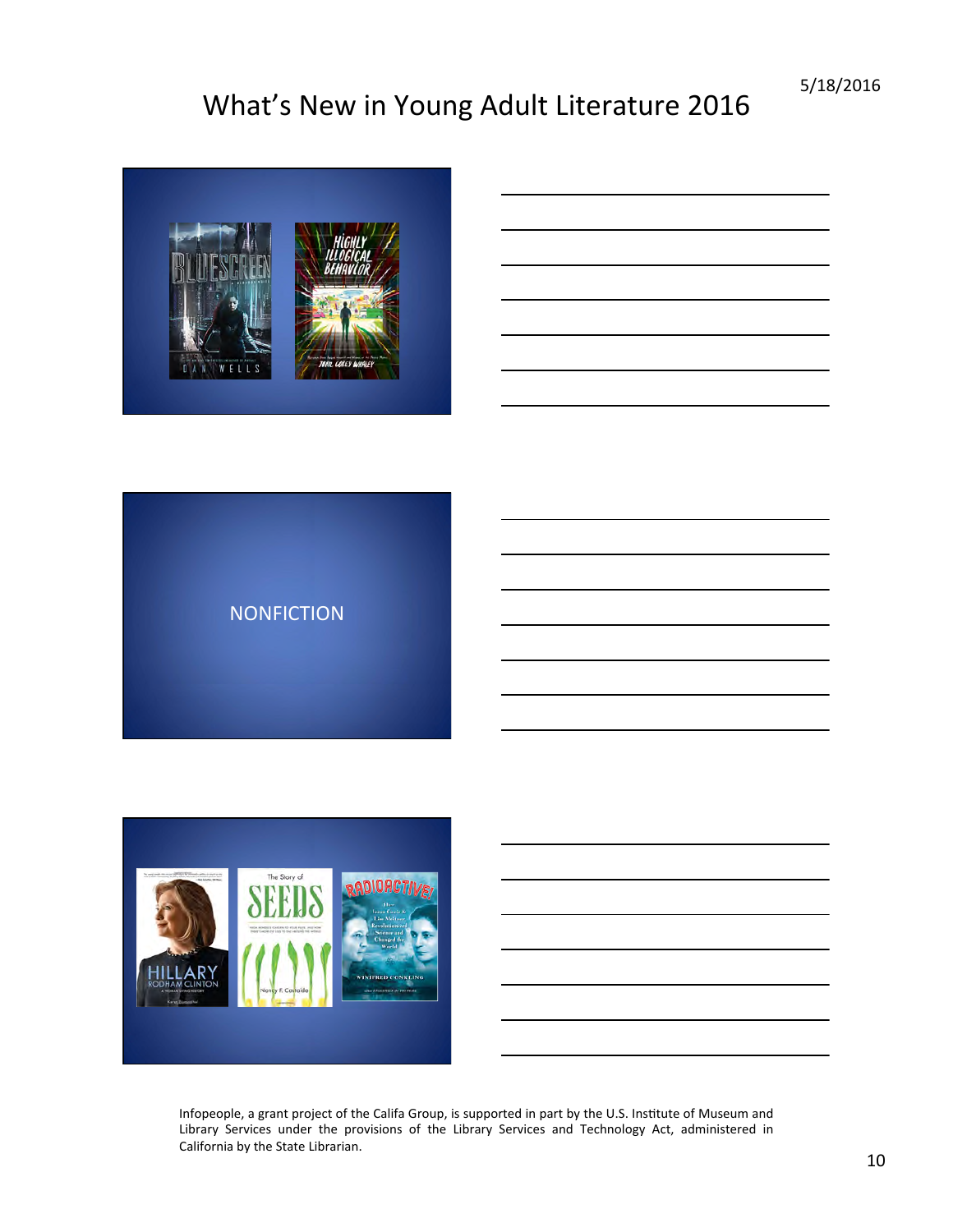

| ______ |  |
|--------|--|
|        |  |
|        |  |
|        |  |
|        |  |
|        |  |
|        |  |
|        |  |
|        |  |
|        |  |
|        |  |
|        |  |
|        |  |



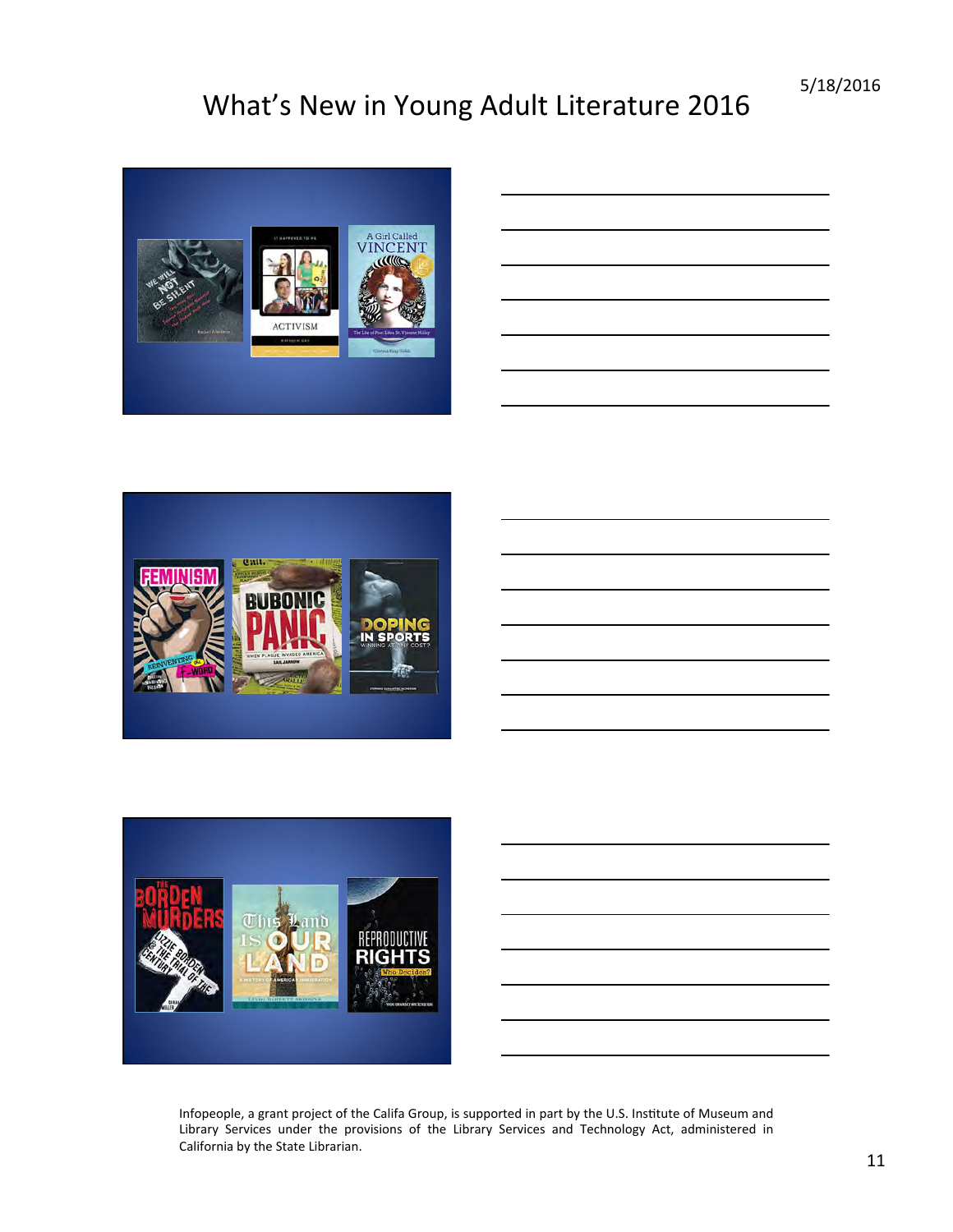



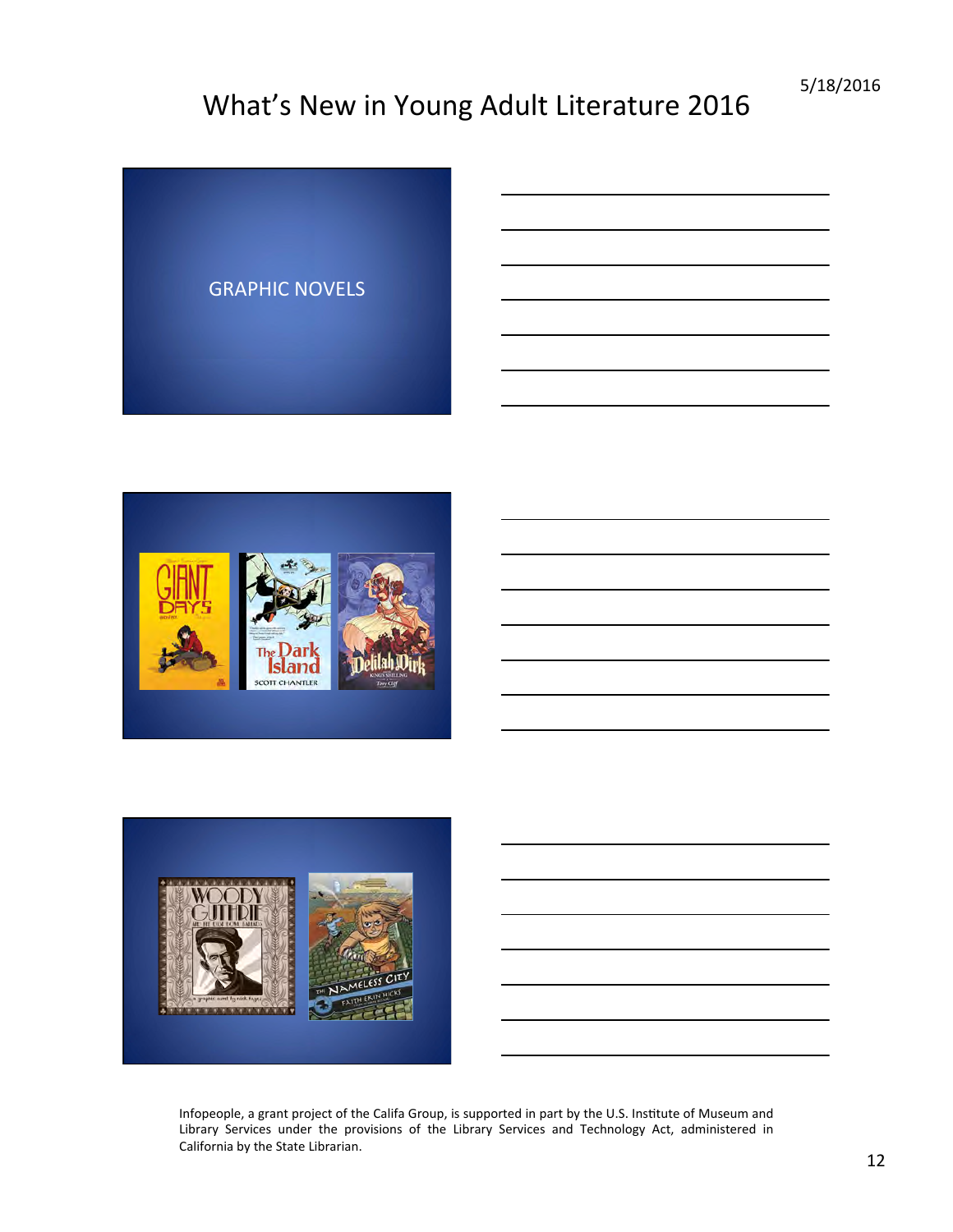

#### **ADULT BOOKS** FOR YOUNG ADULTS